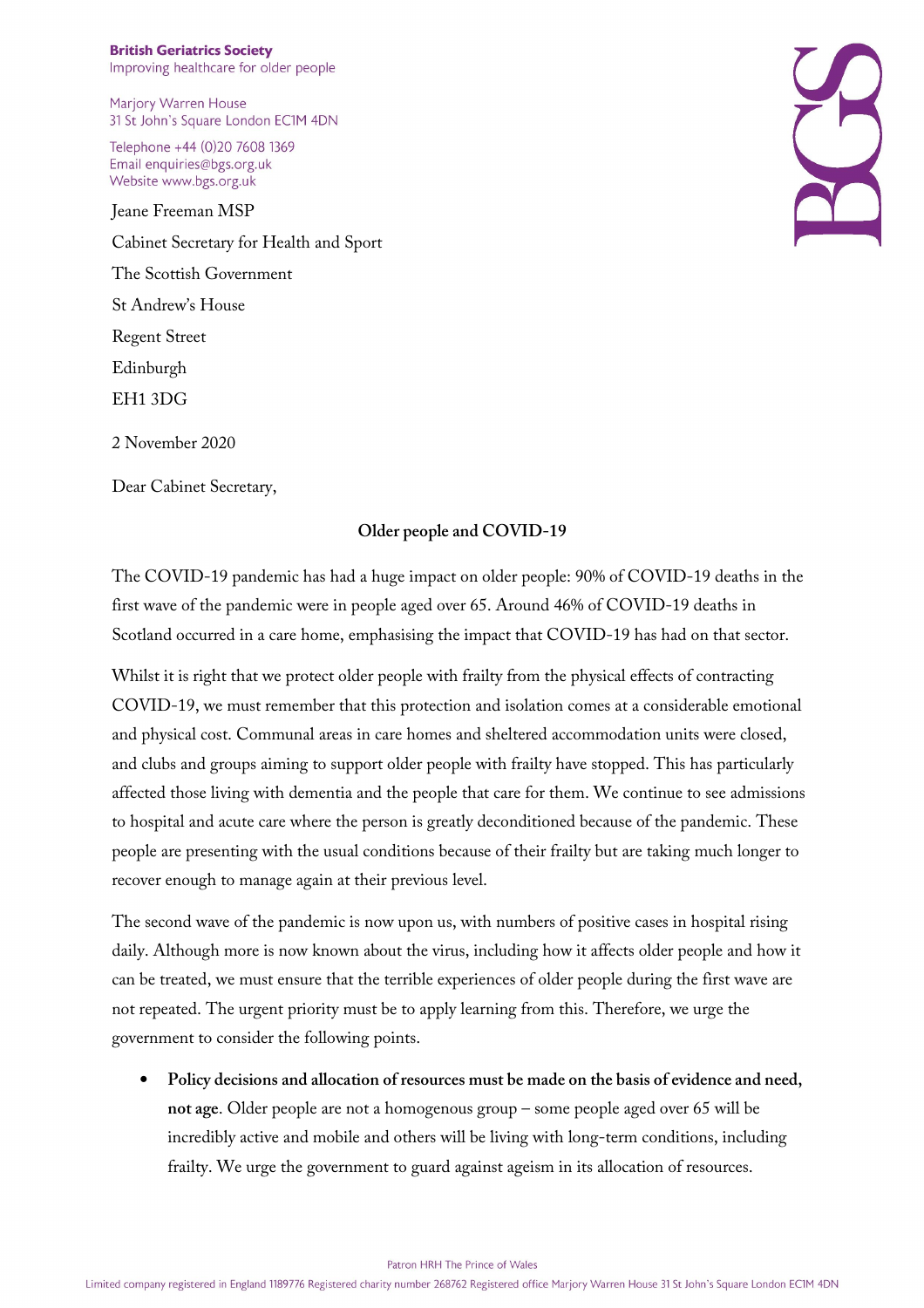## **British Geriatrics Society** Improving healthcare for older people

Marjory Warren House 31 St John's Square London EC1M 4DN

Telephone +44 (0)20 7608 1369 Email enquiries@bgs.org.uk Website www.bgs.org.uk



- **Care homes must be supported.** Care homes must have equitable access to PPE, to regular testing, and prompt results, for residents and staff. Homes must also be supported to set up effective isolation facilities for residents with symptoms or confirmed COVID-19. Given the detrimental effect on quality of life for care home residents through not being able to see their loved ones, care homes must be supported to enable safe visiting as a priority. Staff must be supported and encouraged to continue to practice realistic medicine and, with appropriate input, consider if hospital admission is in the best interest of the individual patient. Ongoing anticipatory care planning and use of resources such as Hospital At Home is essential.
- **Ensuring good standards for patient care and staff well-being**. We have watched with admiration the efforts of our colleagues in health, social care and in care homes. However, we also know that many of these services were already under-staffed and under-resourced. Their ability to meet increased demands during the pandemic will be hampered further as a result. We are pleased to learn of the recently commissioned independent review of adult social care in Scotland. We would ask that the panel consider the need for enhanced access to wellresourced and expanded multi-disciplinary teams able to deliver Comprehensive Geriatric Assessment (CGA). This will reduce delays in discharges from acute care and ensure more older people with frailty are able to continue living in homely environments. Our CGA teams in both acute and community care would benefit greatly from expansion and increased resource. These teams are made up of many individuals who specialise in the assessment, care and management of older people with frailty – advanced practitioners, allied health professionals, geriatric medicine doctors (trainees and consultants) and pharmacists. We urgently need more individuals to be trained and employed in these roles to ensure the high standards of care that our population rightly expects and deserves.
- **Reducing inequalities and re-starting of support services**. Those of us in Scotland who specialise in the care, management and system design for older people living with frailty in our communities hold the principles of **Realistic Medicine (RM)** at the centre of all that we do. Anticipatory Care Planning (ACP) is an absolute requirement and we were able to build on existing good work to maintain the good collaboration between primary and secondary care to ensure sensible ACP planning in the older people with frailty we assess and care for. One of the most important principles of RM is to reduce inequalities in access, enabling all to receive the benefits of our health and social care systems. We applaud the rapid upscaling of